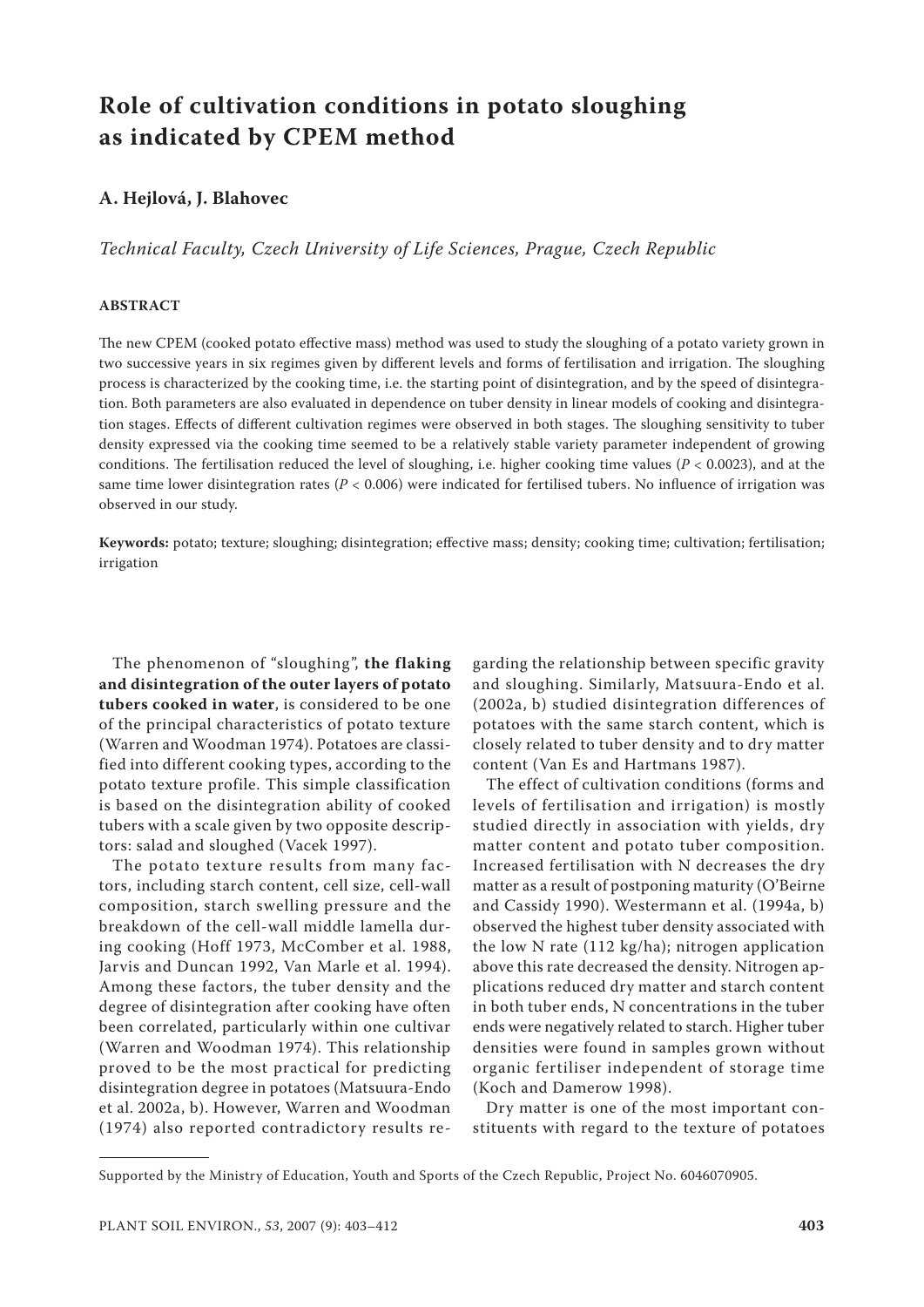(Warren and Woodman 1974, McComber et al. 1988); hence, an influence of nitrogen application on potato texture can be expected. Thybo et al. (2002) observed a significant effect of organic treatments with variation in available N on texture presented by stress and strain in uniaxial compression. Results obtained by Searle et al. (2005) indicate that culinary quality of potatoes can be influenced by crop management. A significant effect of cultivation regimes on the texture of steamed potatoes was observed only in an experiment with the highest nitrogen and irrigation rates. The likelihood of sloughing and mealiness could be predicted from their tuber density. Hegney and McPharlin (2000) found a decrease in potato disintegration with increasing levels of applied N or percent N in tubers; however, the irrigation level had little effect.

The sloughing degree is usually assessed visually (Hegney and McPharlin 2000, Matsuura-Endo et al. 2002a, Searle et al. 2005). Different modifications of sloughing tests associated with measurements of the degree of cell separation were used (Freeman et al. 1992, Jarvis and Duncan 1992, Van Marle et al. 1994, Matsuura-Endo et al. 2002b). Direct methods for the assessment of sloughing are mostly based on **CPM** (cooked potato mass*)* tests, also referred to as **CPW** (cooked potato weight) tests (Bohler et al. 1987). During the CPM test (Anonymous 1977) flakes of potato tissue are cooked in a stirred water bath, decanted, and the potato tissue on the sieve is recorded. The characteristic time  $CT_{100}$  derived from the cooking curve serves as a measure for the resistance to sloughing.

The CPM test was modified into the **CPEM** (cooked potato effective mass) **sloughing method** in our previous paper (Hejlová et al. 2006). The **CPEM method** involves cooking the potato flakes in a sieve basket in a stirred water bath and determining their effective mass periodically during

cooking. The shape of the CPEM curve corresponds to the cooking and disintegration stages of the sloughing process, from which two parameters are derived: cooking time, i.e. the starting point of sloughing disintegration, and speed of disintegration. The CPEM method enables us to study cooking properties in small samples represented only by a few tubers. Thereby a relationship between tuber density and the sloughing process can be analysed in detail (Blahovec and Hejlová 2006).

A potato variety (Agria) cultivated in six different regimes was tested by the CPEM sloughing method. Data from two years of measurements were analysed with the aim to find a possible effect of fertilisation and irrigation factors on the potato disintegration ability.

## **MATERIAL AND METHODS**

## **Material**

The potatoes (variety Agria) were provided by the Potato Research Institute at Havlíčkův Brod, located in the eastern part of Bohemia. The tubers were grown in two successive years (2004 and 2005) in six different cultivation regimes (Blahovec 2005a, b; see also Table 1). They were harvested in October, kept in cold storage (temperature 6°C, 95% humidity) until the end of November, and then they were tested.

#### **Potato sample preparation**

The potato tuber density was determined by weighing the tubers twice, in air and in tap water. The inaccuracy of the test for one tuber was less than  $\pm 2$  kg/m<sup>3</sup>. For potato sample preparation, three or four tubers of approximately the same

| Regime                    |                | 2                  | 3                  | 4                    | 5                   | 6              |
|---------------------------|----------------|--------------------|--------------------|----------------------|---------------------|----------------|
| Mineral $N$ (kg/ha)       | 0              | 120                | $60 + 60*$         | $60 + 30*$           | $60 + 30*$          | $\mathbf{0}$   |
| Animal manure (t/ha)      | $\mathbf{0}$   | 30                 | 30                 | 37                   | 37                  | $\mathbf{0}$   |
| Application form          | 0              | autumn<br>manure** | autumn<br>manure** | spring<br>$slurv***$ | spring<br>slurry*** | $\mathbf{0}$   |
| Irrigation                | 0              | $\mathbf{0}$       | full               | full                 | saving              | full           |
| Grouping by irrigation    | W <sub>0</sub> | W <sub>0</sub>     | W1                 | n.i.                 | n.i.                | W1             |
| Grouping by fertilisation | F <sub>0</sub> | F <sub>1</sub>     | F <sub>1</sub>     | n.i.                 | n.i.                | F <sub>0</sub> |

Table 1. Cultivation regimes used for Agria tubers

\*organic N added to irrigation; \*\*pig farmyard manure; \*\*\*pig slurry; n.i. – not involved into the grouping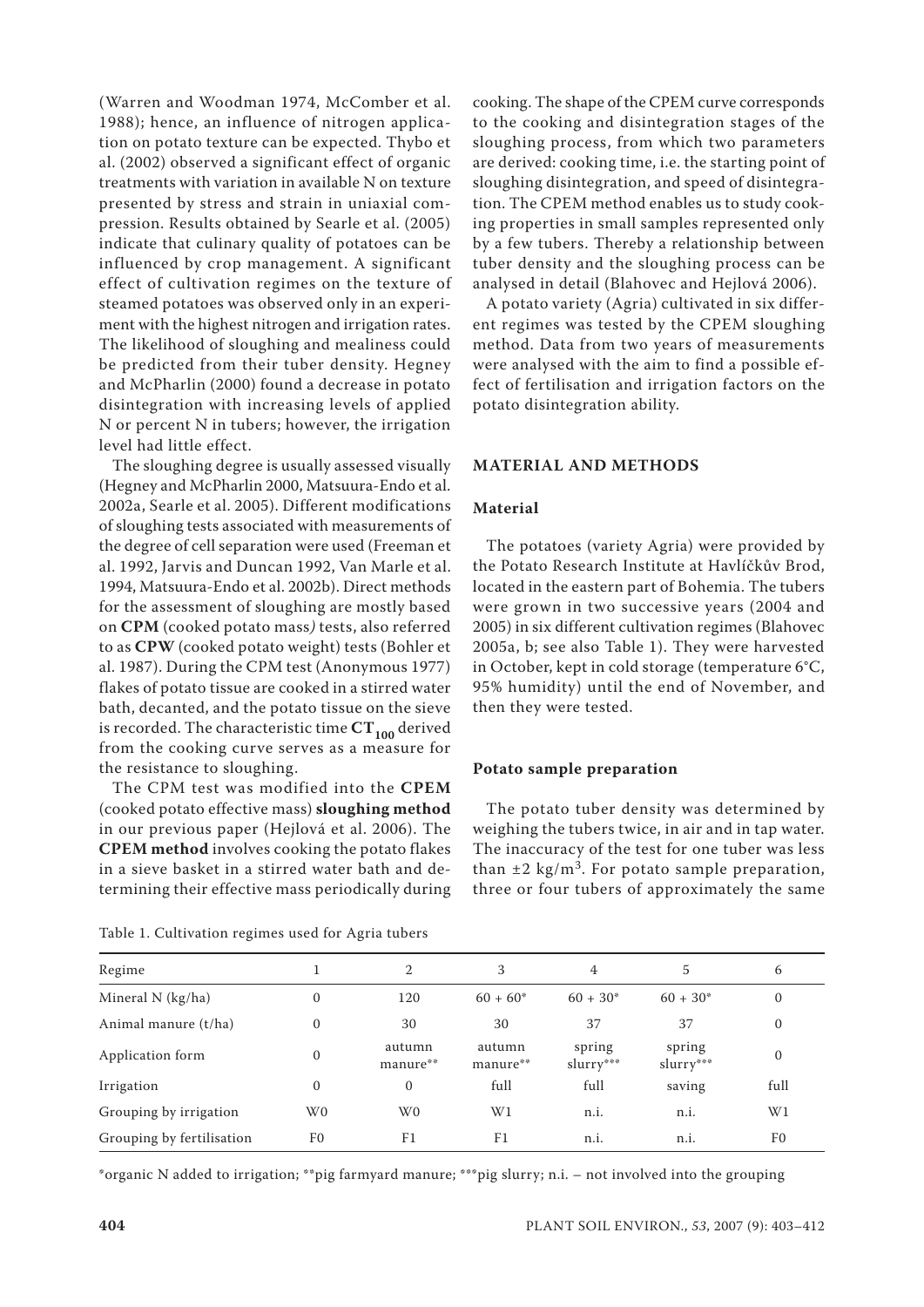size and mean density were used. The tubers were peeled and cut with a hand-operated kitchen fry cutter into raw chips  $10 \times 10$  mm in cross section. The final product was potato flakes, rectangular slices 1.5 mm thick obtained manually by a special one-blade cutter. Right before testing the potato pieces were washed in a sieve (15 sec) and dried (3–5 min) on textile tissue at room temperature. The sample of 100 g of washed and dried potato flakes was then tested by the CPEM method (Blahovec and Hejlová 2006, Hejlová et al. 2006).

#### **CPEM method**

The CPEM method (Blahovec and Hejlová 2006, Hejlová et al. 2006) consisted of cooking the potato flakes, continuously stirred (750 rpm recommended in Anonymous 1977), in a sieve basket (mesh  $2 \times 2$  mm) and determining their effective mass (i.e. the difference between the real mass and the corresponding mass of the actual cooking medium) repeatedly during cooking. The test was replicated at least 9 times for every potato group (i.e. regime of cultivation). The **cooking** and the **breaking** parts could be distinguished in the final form of a **CPEM** curve, from which two main parameters were derived: **cooking time (CT)***,*  i.e. starting point of disintegration; and **slope of the breaking part (SBP***)* expressing the rate of disintegration (Figure 1).

#### **Evaluation of CPEM parameters**

Standard assessment of the CPEM parameters consisted in an evaluation of the mean values and

of significant differences among the given potato groups using the analysis of variance (Statistica 2000). In this way, the significance of the influence of different cultivation regimes and factors (fertilisation and irrigation) was assessed. The seasonal effect on CPEM data in association with cultivation conditions was assessed by multiple analysis of variance (R Development Core Team 2004).

Both CPEM parameters were plotted against tuber density ρ and analysed as functions of density. The cooking stage was described by a set of linear regression equations in individual potato groups, creating the linear model of cooking stage:

$$
CT = a_{CT} - b_{CT} (\rho - \rho_{MV})
$$
 (1a)

where:  $\rho_{MV}$  represents the density mean value of all tested samples. The Eq. (1a) was transformed into the following form (Blahovec and Hejlová 2006):

$$
CT = aCT0 - bCT (\rho - \rho_0)
$$
 (1b)

where:  $\rho_0 = 1005.46 \text{ kg/m}^3$ , which is an approximation of a fictive tuber density without starch derived from Scheele's empirical formulas on potato tuber density, dry matter and starch content (Von Scheele et al. 1937, Van Es and Hartmans 1987). The intercept  $a_{CT0}$  represents the fictive cooking time required for sloughing of potato tissue with zero starch content and is associated with the cell wall properties. The regression coefficient  $b_{CT}$  was termed as CT-starch sensitivity to sloughing in our previous paper (Blahovec and Hejlová 2006).

The disintegration stage was described similarly by a set of linear regression equations creating the linear model of disintegration stage:



Figure 1. Final form of CPEM curve with definitions of the characteristic qualities: **CT** (cooking time) was defined as the intersection of the **IEM** (initial effective mass) value and the linear approximation of the breaking part by excluding the last part, the **SBP** (slope of the breaking part) was derived as the regression coefficient of the approximation with the opposite sign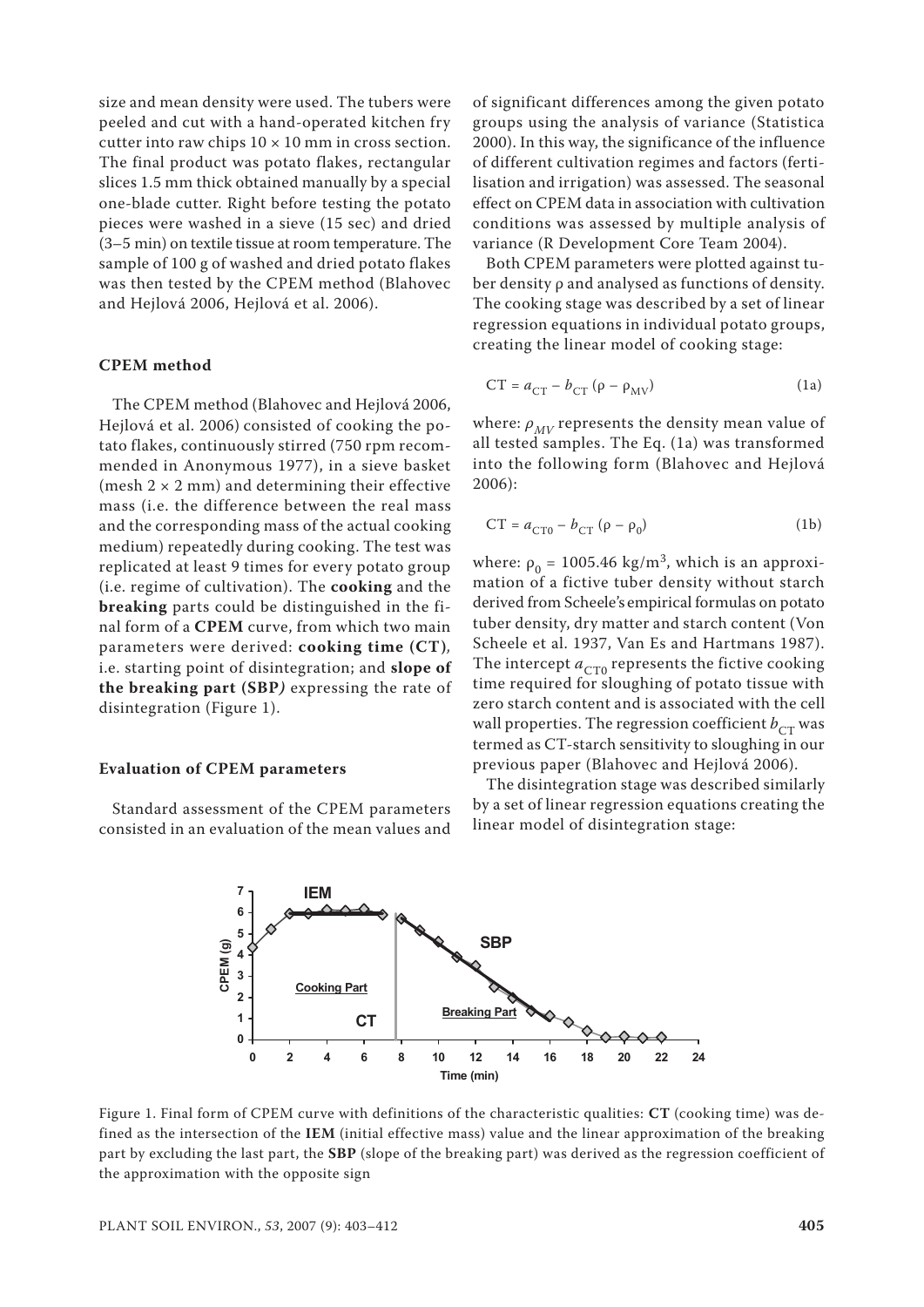Table 2. Standard evaluation of the basic CPEM data

| Growing | Potato         |                  | $\rho$ (kg/m <sup>3</sup> ) |           |                   | $CT$ (min) |                             | SBP $(g/s)$ |  |
|---------|----------------|------------------|-----------------------------|-----------|-------------------|------------|-----------------------------|-------------|--|
| year    | group          | $\boldsymbol{n}$ | <b>MV</b>                   | <b>SD</b> | MV                | <b>SD</b>  | MV                          | SD          |  |
|         | A1             | 9                | $1094.28^{a, b}$            | 6.25      | 7.23 <sup>c</sup> | 1.86       | 0.0150 <sup>g</sup>         | 0.0027      |  |
|         | A2             | 10               | 1096.96 <sup>b</sup>        | 7.61      | 7.82c, d          | 1.83       | $0.0112^{e, f}$             | 0.0022      |  |
|         | A <sub>3</sub> | 10               | 1086.19 <sup>a</sup>        | 11.49     | 9.23 <sup>d</sup> | 2.84       | $0.0090$ <sup>e</sup>       | 0.0025      |  |
| 2004    | A4             | 10               | $1091.40^{a, b}$            | 5.64      | 6.53 <sup>c</sup> | 0.84       | $0.0130$ <sup>f, g</sup>    | 0.0024      |  |
|         | A <sub>5</sub> | 11               | $1086.43^a$                 | 5.45      | 8.33c, d          | 1.48       | $0.0117^{\text{e, f, g}}$   | 0.0025      |  |
|         | A6             | 9                | $1087.92^{a, b}$            | 4.99      | 7.25c, d          | 1.39       | $0.0120^{e, f, g}$          | 0.0026      |  |
|         | A1             | 10               | $1092.20^{a, b}$            | 8.66      | 5.90 <sup>c</sup> | 1.45       | $0.0108$ <sup>h, i, j</sup> | 0.0043      |  |
|         | A2             | 11               | 1083.08 <sup>a</sup>        | 10.54     | $8.83^{d, e}$     | 2.70       | $0.0095^{\text{h}, i}$      | 0.0021      |  |
|         | A <sub>3</sub> | 10               | $1091.91^{a, b}$            | 9.89      | 6.89c, d          | 1.99       | $0.0130^{i,j}$              | 0.0037      |  |
| 2005    | A4             | 10               | 1081.91 <sup>a</sup>        | 10.20     | 9.56 <sup>e</sup> | 2.41       | 0.0081 <sup>g, h</sup>      | 0.0022      |  |
|         | A5             | 10               | 1081.50 <sup>a</sup>        | 8.98      | 8.39c, d, e       | 2.13       | $0.0079$ g, h               | 0.0017      |  |
|         | A6             | 10               | $1093.74$ <sup>a, b</sup>   | 7.20      | 6.67c, d          | 1.42       | $0.0132^{j}$                | 0.0028      |  |

Groups according to the Table 1. MV – mean value; SD – standard deviation. Letters in the columns denote the homogenous groups for  $\alpha$  = 0.05, data from different years were evaluated separately (Tukey HSD test with unequal number of observations used)

$$
SBP = a_{SBP} + b_{SBP} (\rho - \rho_{MV})
$$
 (2)

The possible effects of cultivation regimes and factors in association with tuber density were studied by multiple analysis of variance. A more detailed analysis of these effects was performed in linear models of both cooking and disintegration stages in which the differences between corresponding regression coefficients and intercepts were assessed (Dalgaard 2002, R Development Core Team 2004). All statistical results were related to the usual level of  $\alpha = 5\%$ .

#### **RESULTS AND DISCUSSION**

#### **Standard evaluation of CPEM parameters**

An evaluation of the mean values and of the differences among potato groups is given in Table 2



Figure 2. Linear model of cooking stage, CT plotted as a function of tuber density and approximated by Eq. (1a), (1b);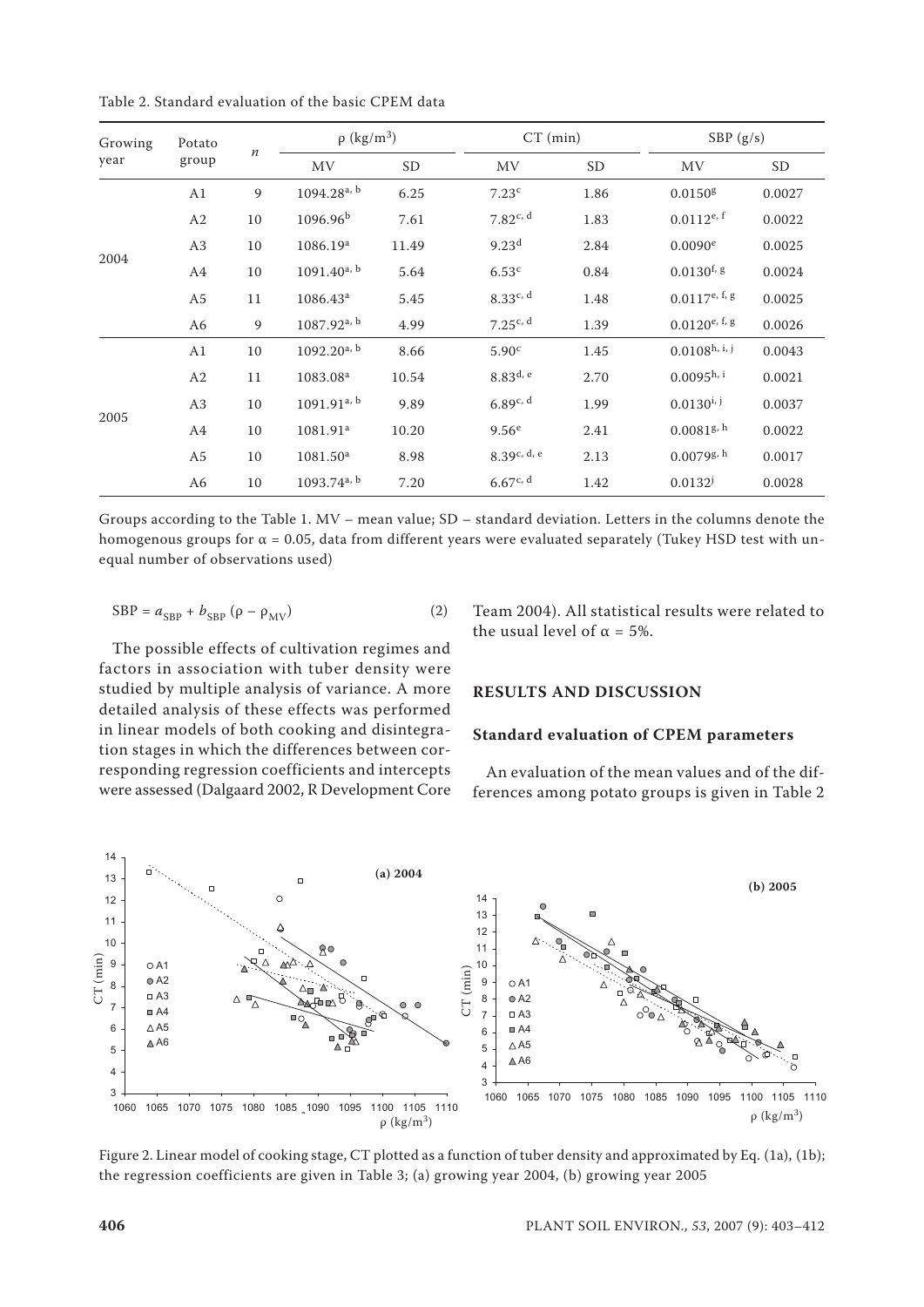with statistically significant results. The minimal degrees of sloughing, i.e. the highest CT and at the same time the lowest SBP values, were found in the potato group A3 in the year 2004, and in the group A4 in 2005; in both cases it was in a fertilized and irrigated group (see Table 1) and a lower degree of sloughing was accompanied by lower tuber densities.

## **CPEM parameters as functions of tuber density**

The CPEM parameters were plotted against potato density and the individual plots were evaluated as linear functions of tuber density ρ (Figures 2 and 3). The regression coefficients obtained from the equations (1a) and (1b) are given in Table 3 and represent the linear models of the cooking stage. The regression coefficients from the equations (2) in Table 4 describe the linear model of the disintegration stage of sloughing.

The cooking time **CT** decreased with increasing tuber density (Figure 2a, b) and the disintegration rate **SBP** increased with tuber density (Figure 3a, b) in all potato groups and in all cultivation regimes. The SBP and CT values were negatively correlated in all groups (with the values of correlation coefficient  $R$  between  $-0.53$  and  $-0.91$ ), i.e. a lower degree of sloughing was associated with longer cooking times and slower disintegration. This correlation between the degree of sloughing and tuber density is in agreement with similar results observed within one cultivar (Warren and Woodman 1974, Matsuura-Endo 2002a, b).

### **Effect of different cultivation regimes**

A significant influence of different cultivation regimes on both sloughing parameters and on tuber densities resulted from the standard evaluation of CPEM data as shown above (Table 2). A seasonal effect in association with cultivation conditions could be proven for tuber density (*P* < 0.044) and for disintegration rate SBP (*P* < 0.0029) but not in the case of cooking time CT  $(P < 0.93)$ .

Both CPEM parameters were influenced by different cultivation regimes also in association with tuber density. Multiple analysis of variance showed a significant effect on the CT values (*P* < 0.002841 in 2004, *P* < 0.000912 in 2005) and on the SBP values  $(P < 2.6 \times 10^{-7} \text{ in } 2004, P < 0.00397 \text{ in } 2005).$ 

A more detailed analysis of the linear models of the cooking stage focused on the differences between the slopes and between the intercepts of regression lines in given potato groups (see Table 3 and Figure 2a, b). No significant difference among the slopes of individual regression lines was proven in these models. Some differences in the intercepts of these lines were shown (see also Table 6).

The regression coefficient  $b_{CT}$  was described as CT-sensitivity to tuber density and starch content (Blahovec and Hejlová 2006). Our results indicated that  $b_{CT}$  represents relatively a stable parameter typical for the variety, independent of cultivation conditions. The intercepts  $a_{CT}$  in Eq. (1a) are approximations of cooking time required for the start of disintegration of potato tissue with mean density. This parameter was significantly influenced by different cultivation conditions. The intercepts



Figure 3. Linear model of disintegration stage, SBP plotted as a function of tuber density and approximated by Eq. (2); the regression coefficients are given in Table 4; (a) growing year 2004, (b) growing year 2005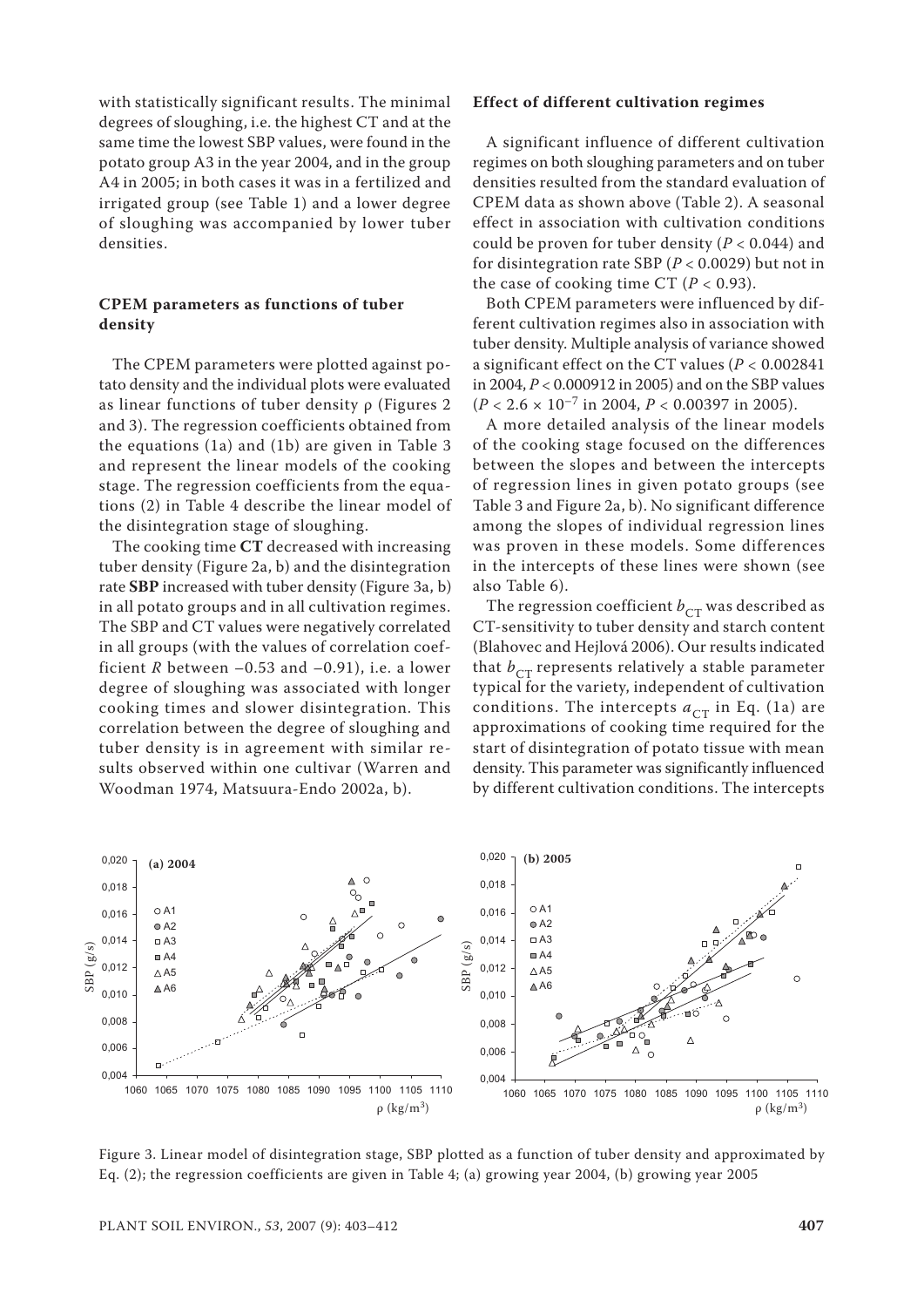| Table 3. Linear models of cooking stage, regression coefficients from Figure 2a, b |
|------------------------------------------------------------------------------------|
|------------------------------------------------------------------------------------|

| Growing | Potato         | $\boldsymbol{n}$ | $a_{CT}$ (min) |           |           | $b_{CT}$ (min.m <sup>3</sup> /kg) |       | $a_{{\rm CT}0}^{}$ (min) |       |
|---------|----------------|------------------|----------------|-----------|-----------|-----------------------------------|-------|--------------------------|-------|
| year    | group          |                  | MV             | <b>SE</b> | <b>MV</b> | <b>SE</b>                         | MV    | <b>SE</b>                | $(-)$ |
|         | A1             | 9                | 7.95           | 0.62      | 0.19      | 0.090                             | 23.74 | 7.84                     | 0.39  |
|         | A <sub>2</sub> | 10               | 9.09           | 0.48      | 0.195     | 0.049                             | 25.62 | 4.55                     | 0.66  |
|         | A3             | 10               | 8.40           | 0.63      | 0.195     | 0.054                             | 25.00 | 4.36                     | 0.62  |
| 2004    | A4             | 10               | 6.61           | 0.23      | 0.09      | 0.042                             | 14.07 | 3.63                     | 0.35  |
|         | A <sub>5</sub> | 11               | 8.04           | 0.57      | 0.07      | 0.0870                            | 14.17 | 7.06                     | 0.07  |
|         | A6             | 9                | 6.67           | 0.32      | 0.23      | 0.060                             | 26.13 | 5.01                     | 0.67  |
|         | A1             | 10               | 6.68           | 0.16      | 0.16      | 0.02                              | 19.82 | 1.50                     | 0.92  |
|         | A <sub>2</sub> | 11               | 7.79           | 0.28      | 0.24      | 0.03                              | 27.78 | 2.02                     | 0.91  |
|         | A3             | 10               | 7.77           | 0.23      | 0.19      | 0.02                              | 23.42 | 1.95                     | 0.90  |
| 2005    | A4             | 10               | 8.37           | 0.33      | 0.22      | 0.03                              | 26.40 | 2.32                     | 0.87  |
|         | A <sub>5</sub> | 10               | 7.16           | 0.38      | 0.21      | 0.04                              | 24.55 | 2.83                     | 0.80  |
|         | A6             | 10               | 7.75           | 0.34      | 0.17      | 0.04                              | 21.59 | 3.20                     | 0.73  |

*n* – number of observations;  $a_{CT}$ ,  $b_{CT}$ ,  $a_{CT0}$  – coefficients from equation (1a, b); SE – standard error;  $R^2$  – coefficient of determination

2004:  $\rho_{MV}$  = 1090.4 kg/m<sup>3</sup>, differences among the intercepts  $a_{CT}$  were shown, differences among  $b_{CT}$  were not proven (*P* < 0.6)

2005:  $\rho_{MV}$  = 1087.3 kg/m<sup>3</sup>, differences among the intercepts  $a_{CT}$  were shown, differences among the slopes  $b_{CT}$  were not proven (*P* < 0.29)

| Growing | Potato         | $\it n$ |           | $a_{SBP}$ (g/s) | $b_{SBP}$ (10 <sup>-6</sup> m <sup>3</sup> /s) |           | $\mathbb{R}^2$ |
|---------|----------------|---------|-----------|-----------------|------------------------------------------------|-----------|----------------|
| year    | group          |         | <b>MV</b> | <b>SE</b>       | <b>MV</b>                                      | <b>SE</b> | $(-)$          |
|         | A1             | 9       | 0.01405   | 0.00094         | 0.251                                          | 0.134     | 0.33           |
|         | A2             | 10      | 0.00961   | 0.00050         | 0.249                                          | 0.052     | 0.74           |
| 2004    | A3             | 10      | 0.00981   | 0.00038         | 0.196                                          | 0.032     | 0.82           |
|         | A4             | 10      | 0.01266   | 0.00040         | 0.380                                          | 0.074     | 0.77           |
|         | A <sub>5</sub> | 11      | 0.01308   | 0.00061         | 0.350                                          | 0.094     | 0.61           |
|         | A6             | 9       | 0.01292   | 0.00072         | 0.374                                          | 0.135     | 0.52           |
| 2005    | A1             | 10      | 0.0092    | 0.0012          | 0.33                                           | 0.13      | 0.44           |
|         | A2             | 11      | 0.0103    | 0.0003          | 0.18                                           | 0.03      | 0.81           |
|         | A3             | 10      | 0.0113    | 0.0003          | 0.37                                           | 0.03      | 0.95           |
|         | A4             | 10      | 0.0092    | 0.0003          | 0.20                                           | 0.03      | 0.87           |
|         | A <sub>5</sub> | 10      | 0.0087    | 0.0005          | 0.14                                           | 0.05      | 0.52           |
|         | A6             | 10      | 0.0108    | 0.0004          | 0.37                                           | 0.05      | 0.88           |

Table 4. Linear models of disintegration stage, regression coefficients from Figure 3a, b

 $n$  – number of observations;  $a_{SBP}$ ,  $b_{SBP}$  – coefficients from regression equation (2)

2004:  $\rho_{MV}$  = 1090.4 kg/m<sup>3</sup>, differences among the intercepts  $a_{SBP}$  were shown, differences among the slopes  $b_{SBP}$  were not proven (*P* < 0.387)

2005:  $\rho_{MV}$  = 1087.3 kg/m<sup>3</sup>, differences in both coefficients were shown, differences among the slopes  $b_{SBP}$  were proven (*P* < 0.02)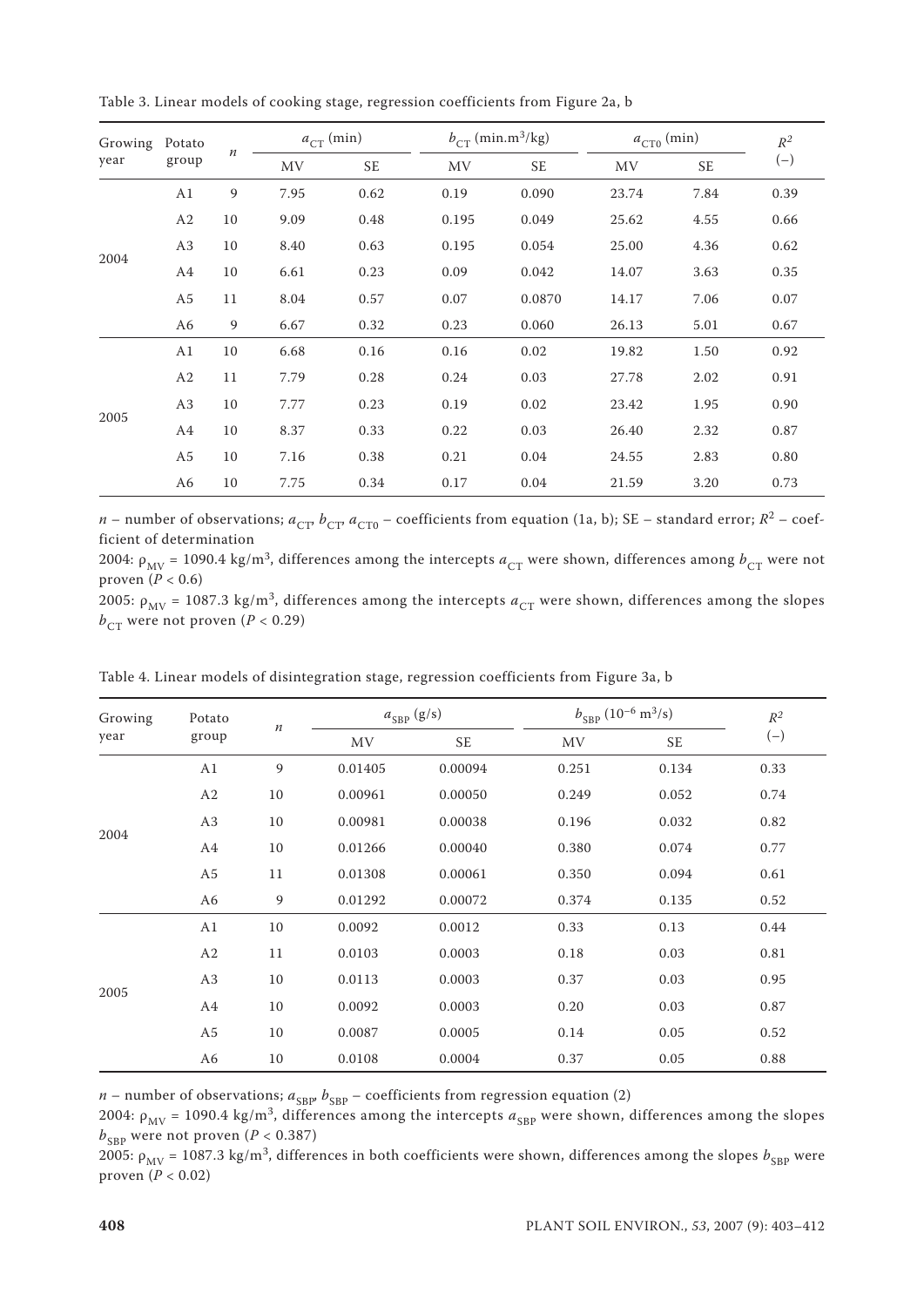| Table 5. Cultivation factors in mean value evaluation of CPEM data |  |
|--------------------------------------------------------------------|--|
|--------------------------------------------------------------------|--|

| Growing<br>Group |                |         | $\rho$ (kg/m <sup>3</sup> ) |            | $CT$ (min) |            | SBP $(g/s)$ |            |
|------------------|----------------|---------|-----------------------------|------------|------------|------------|-------------|------------|
| year             |                | $\it n$ | <b>MV</b>                   | $P$ -value | MV         | $P$ -value | MV          | $P$ -value |
|                  | F <sub>0</sub> | 18      | 1091.09                     | 0.8704     | 7.24       |            | 0.0135      |            |
|                  | F1             | 20      | 1091.58                     |            | 8.52       | 0.0661     | 0.0101      | 0.0006     |
| 2004             | W <sub>0</sub> | 19      | 1095.69                     | 0.0018     | 7.54       |            | 0.0130      |            |
|                  | W1             | 19      | 1087.00                     |            | 8.29       | 0.2894     | 0.0104      | 0.0106     |
|                  | F <sub>0</sub> | 20      | 1092.97                     | 0.0639     | 6.28       | 0.0170     | 0.0120      | 0.4520     |
|                  | F1             | 21      | 1087.28                     |            | 7.90       |            | 0.0112      |            |
| 2005             | W <sub>0</sub> | 21      | 1087.42                     | 0.0790     | 7.43       |            | 0.0101      | 0.0060     |
|                  | W1             | 20      | 1092.83                     |            | 6.78       | 0.3479     | 0.0131      |            |
|                  | F <sub>0</sub> | 38      | 1092.08                     |            | 6.74       | 0.0023     | 0.0127      |            |
| $2004 +$         | F1             | 41      | 1089.37                     | 0.1963     | 8.21       |            | 0.0107      | 0.0060     |
| 2005             | W <sub>0</sub> | 40      | 1091.35                     |            | 7.48       |            | 0.0115      |            |
|                  | W1             | 39      | 1089.99                     | 0.5242     | 7.51       | 0.9530     | 0.0118      | 0.7193     |

Grouping according to the cultivation factors see Table 1. *P*-values resulted from *t*-tests of mean value assessments. Significant differences are marked bold

 $a_{CT0}$  in the modified Eq. (1b) can be interpreted as approximations of fictive cooking time corresponding to potato tissue without starch, which is related to the cell wall properties (Blahovec and Hejlová 2006). No statistically significant differences among these parameters could be observed directly, due to the value of  $\rho_0$  lying outside the actual range of tuber densities and due to the low coefficients of determination in individual regression lines (Table 3). Nevertheless the  $a_{CT0}$  values and the previous analysis indicated variability in this parameter.

A similar statistical analysis was applied to linear models of disintegration stage in individual years (Table 4 and Figure 3a, b). An influence of cultivation factor on the slopes  $b_{SBP}$  ( $P < 0.054$ ) was indicated from two years' data. In contrast to the cooking part, the disintegration part of a CPEM test was affected by the test condition, especially by the stirrer (Blahovec and Hejlová 2006, Hejlová et al. 2006). Hence the previous relative independence of the parameter  $b_{CT}$  on cultivation conditions seems to be more relevant.

## **Fertilisation and irrigation effects**

In the selected groups A1, A2, A3 and A6 the cultivation regimes followed two cultivation factors, fertilisation and irrigation (see Table 1). Possible

effects of these cultivation factors were studied only in these groups. The effects of cultivation factors in mean value evaluation of CPEM data are given in Table 5. Data from both years show significantly higher degree of sloughing (i.e. less CT values and higher SBP values) for samples taken from tubers grown without fertilisation. An effect of irrigation (if it exists) was not proven.

Similar effects were also observed for density in data from both growing years (Figures 4 and 5, Tables 6 and 7). The effect of fertilisation was more pronounced in the linear model of cooking stage than in the disintegration stage. For the same density, lower CT values could be expected for unfertilised tubers. An effect of irrigation (if it exists) could not be proven in these linear models.

To sum up, in the case of Agria variety, the fertilisation factor caused lower disintegration levels, i.e. higher CT values and lower SBP values, whereas the irrigation effect was weaker. A similar relationship was observed by Hegney and McPharlin (2000) where the level of disintegration was assessed on a standard five-point scale. Our results were in qualitative agreement with data obtained by Searle et al. (2005) and by Thybo et al. (2002). The lower degree of sloughing for fertilised tubers could be explained by the nitrogen application and concentration, which might reduce starch content and potato tuber density (O'Beirne and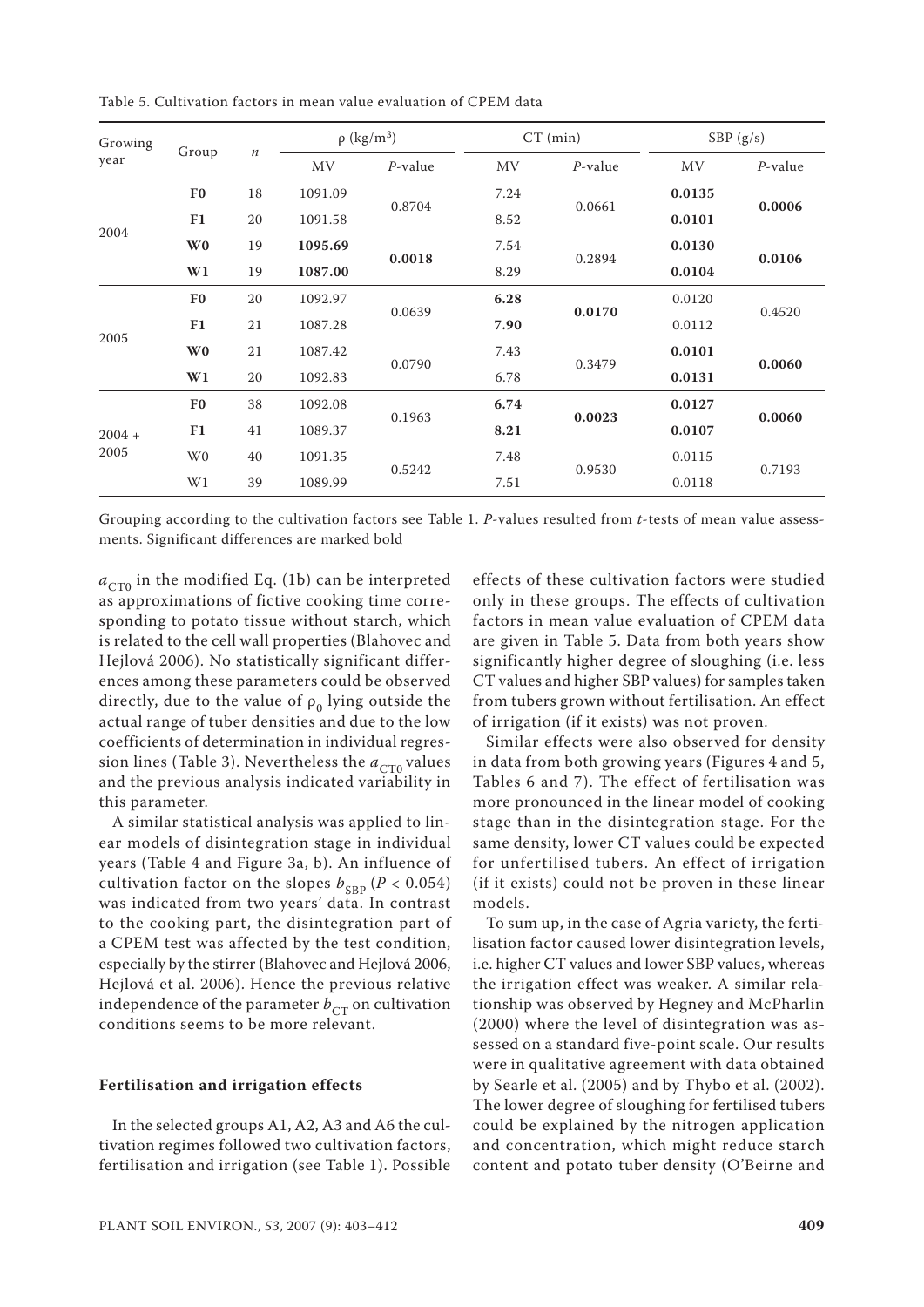

Figure 4. Cultivation factors in the cooking stage, CT plotted as a function of tuber density and approximated by

Cassidy 1990, Westermann et al. 1994a, b, Thybo et al. 2002) and by the known relationship between disintegration level and tuber density (Warren and Woodman 1974).

Finally, it can be concluded that cooking time CT decreases and disintegration rate SBP increases with increasing tuber density in all cultivation regimes used for Agria, in accordance with the known correlation between disintegration level and tuber density. When the relationships of CT and SBP versus tuber density are described linearly,

the cultivation regimes cause differences among the intercepts in these relations. A variation of the slopes due to the cultivation regimes was not observed in our study. Application of organic and N fertiliser causes an increase in CT values and a decrease of SBP values, i.e. a lower degree of sloughing. This CPEM result is in agreement with the knowledge that applications of nitrogen fertilisers reduce starch content and tuber density. The irrigation effect (if it exists) is weaker than the effect of fertilisation.

| Group          |                  |      | $a_{\text{CT}}$ (min) |           | $b_{CT}$ (min.m <sup>3</sup> /kg) | $\mathbb{R}^2$ |
|----------------|------------------|------|-----------------------|-----------|-----------------------------------|----------------|
|                | $\boldsymbol{n}$ | MV   | $P$ -value            | <b>MV</b> | $P$ -value                        | .— J           |
| F <sub>0</sub> | 38               | 6.96 | 0.0008                | 0.160     |                                   | 0.53           |
| F <sub>1</sub> | 41               | 7.96 |                       | 0.187     | 0.439                             | 0.70           |
| W <sub>0</sub> | 40               | 7.60 | 0.455                 | 0.176     |                                   | 0.59           |
| W1             | 39               | 7.37 |                       | 0.203     | 0.402                             | 0.70           |

Table 6. Cultivation factors in linear models of cooking stage

Coefficients from Eq. (1a, b); data from both years 2004 and 2005;  $\rho_{MV}$  = 1090.1 kg/m<sup>3</sup>; *P*-values assessed the differences between the slopes and intercepts of regression lines in corresponding linear models (Figure 4a, b)

| Table 7. Cultivation factors in linear models of disintegration stage |  |
|-----------------------------------------------------------------------|--|
|-----------------------------------------------------------------------|--|

| Group          | $\boldsymbol{n}$ |        | $a_{SBP}$ (g/s) | $b_{\text{SBP}}(10^{-6} \text{ m}^3/\text{s})$ |            | $R^2$                    |  |
|----------------|------------------|--------|-----------------|------------------------------------------------|------------|--------------------------|--|
|                |                  | MV     | $P$ -value      | <b>MV</b>                                      | $P$ -value | $\overline{\phantom{0}}$ |  |
| F <sub>0</sub> | 38               | 0.0123 | 0.0088          | 0.332                                          |            | 0.47                     |  |
| F1             | 41               | 0.0110 |                 | 0.229                                          | 0.080      | 0.70                     |  |
| W <sub>0</sub> | 40               | 0.0114 | 0.2030          | 0.233                                          |            | 0.44                     |  |
| W1             | 39               | 0.0120 |                 | 0.317                                          | 0.122      | 0.74                     |  |

Coefficients from Eq. (2); data from both years 2004 and 2005;  $\rho_{MV}$  = 1090.1 kg/m<sup>3</sup>; *P*-values assessed the differences between the slopes and intercepts of regression lines in corresponding linear models (Figure 5a, b)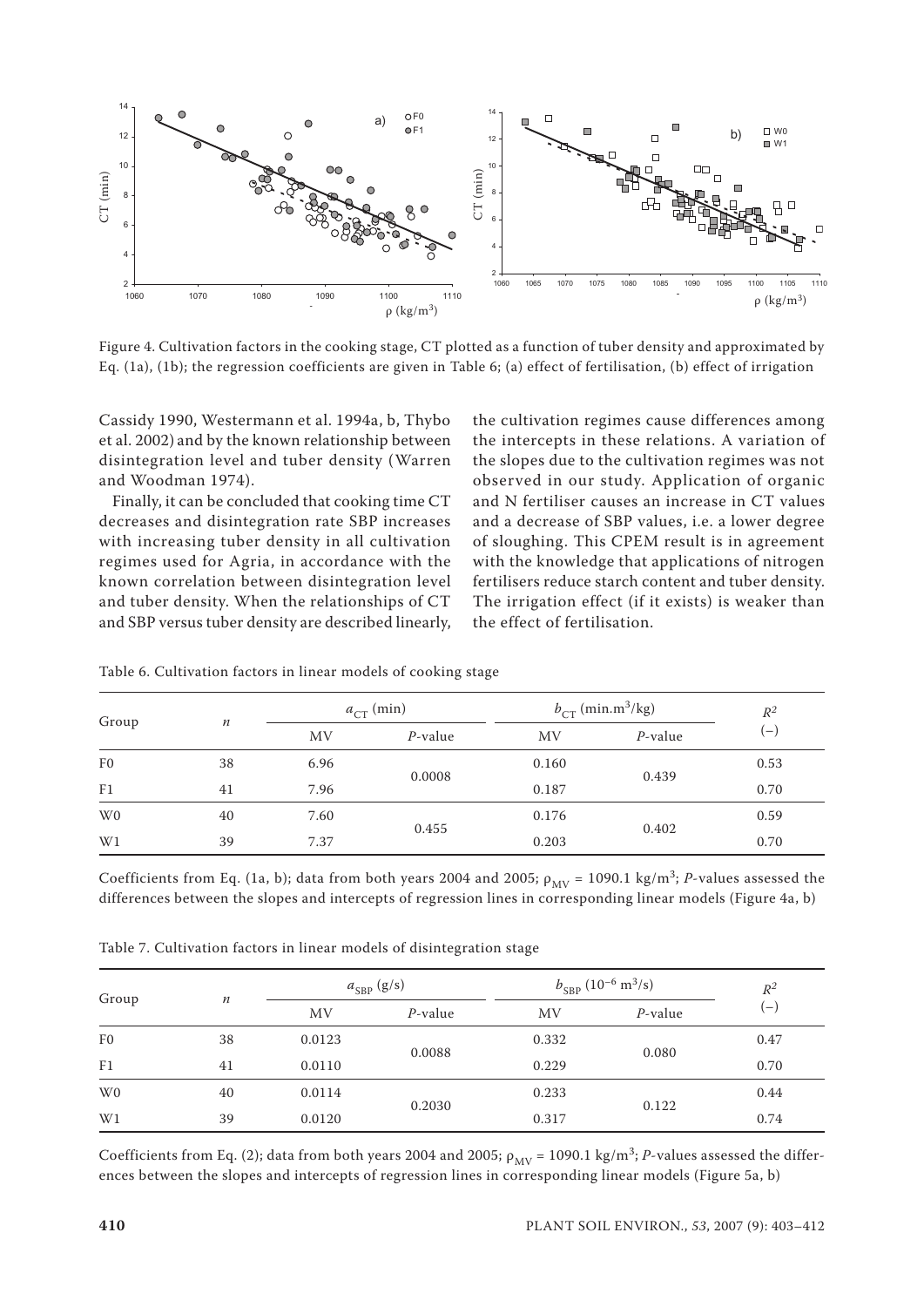

Figure 5. Cultivation factors in the disintegration stage, SBP plotted as a function of tuber density and approximated by Eq. (2); the regression coefficients are given in Table 7; (a) effect of fertilisation, (b) effect of irrigation

## **Acknowledgements**

The authors sincerely thank Dr. J. Vacek (Research Potato Institute, Havlíčkův Brod) for supplying them with experimental material of high quality.

## **REFERENCES**

- Anonymous (1977): Methods of Assessment for Potatoes and Potato Products. EAPR. Pudoc, Wageningen, The Netherlands.
- Blahovec J. (2005a): Density and shape characteristics of Agria tubers cultivated under different conditions. Res. Agr. Eng., *51*: 1–6.
- Blahovec J. (2005b): Impact induced mechanical damage of Agria potato tubers. Res. Agr. Eng., *51*: 39–43.
- Blahovec J., Hejlová A. (2006): Role of tuber density in potato sloughing. J. Texture Stud., *37*: 165–178.
- Bohler G., Escher F., Solms J. (1987): Evaluation of cooking quality of potatoes using sensory and instrumental methods. II. Instrumental evaluation. Lebensm. Wiss. Technol., *20*: 207–216.
- Dalgaard P. (2002): Introductory Statistics with R. Statistics and Computing. Springer Verlag, NY.
- Freeman M., Jarvis M.C., Duncan H.J. (1992): The textural analysis of cooked potato. 3. Simple methods for determining texture. Potato Res., *35*: 103–109.

Hegney M.A., McPharlin I.R. (2000): Response of summer-planted potatoes to level of applied nitrogen and water. J. Plant Nutr.*, 23*: 197–218.

Hejlová A., Blahovec J., Vacek J. (2006): Modified test for potato sloughing assessment. J. Food Eng., *77*: 411–415.

Hoff J.E. (1973): Chemical and physical basis of texture in horticultural products. HortScience, *8*: 108–110.

- Jarvis M.C., Duncan H.J. (1992): The textural analysis of cooked potato. 1. Physical principles of the separate measurement of softness and dryness. Potato Res., *35*: 83–91.
- Koch K., Damerow L. (1998): Physical properties Advice on describing varieties and quality assurance of organically grown potatoes. Landtechnik, *53*: 100–101.
- Matsuura-Endo C., Ohara-Takada A., Yamauchi H., Mori M., Fujikawa S. (2002a): Disintegration differences in cooked potatoes from three Japanese cultivars: Comparison of starch distribution within one tuber and morphology of tissue. Food Sci. Technol. Res., *8*: 252–256*.*
- Matsuura-Endo C., Ohara-Takada A., Yamauchi H., Mori M., Ishibashi K. (2002b): Disintegration differences in cooked potatoes from three Japanese cultivars: Comparison of the properties of isolated starch, degree of cell separation with EDTA, and contents of calcium and galacturonic acid. Food Sci. Technol. Res.*, 8*: 323–327*.*
- McComber D.R., Osman E.M., Lohnes R.A. (1988): Factors related to potato mealiness. J. Food Sci., *53*: 1423–1426.
- O'Beirne D., Cassidy J.C. (1990): Effects of nitrogen fertiliser on yield, dry matter content and flouriness of potatoes. J. Sci. Food Agr., *52*: 351–363.
- R Development Core Team (2004): R: A Language and Environment for Statistical Computing. R Foundation for Statistical Computing, Vienna, Austria. Available at: http://www.R-project.org.
- Searle B.P., Jarvis P., Lucas R.J. (2005): Managing Potato Crops for Culinary Quality. In: Nichols M.A. (ed.): Proc. 1st IS Root and Tuber Crops. Acta Hort.: 107–120.
- Statistica (2000): Statistica for Windows, General Conventions and Statistic*.* StatSoft, Tulsa, OK.